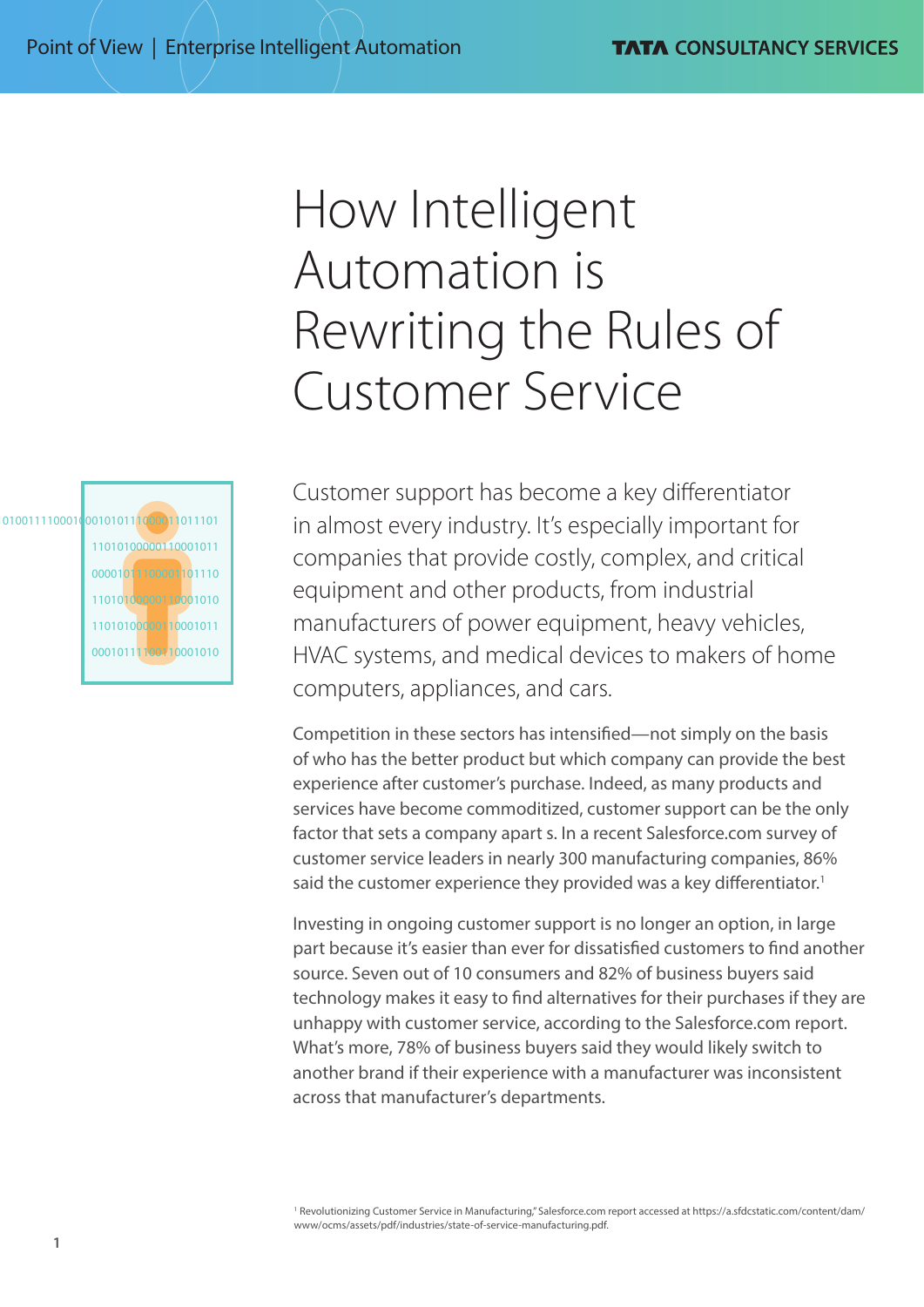*Customer service and technology leaders, along with their executive committees and business unit leaders, must relinquish their traditional notions of customer support and reimagine their processes for the digital age.*

However, providing highly effective customer support is difficult to do and can raise a manufacturer's costs significantly. As a result, both B2B and B2C manufacturers have been increasing their investment in post-sales customer support. Those companies who rated their service performance as excellent in the Salesforce.com survey were 1.6 times more likely to have increased their service budgets over the previous two years than the underperformers. And they were 1.8 times more likely to plan to increase their budget over the following two years.

Adding the contact centers, customer service staff, field repair forces, and other resources required to provide high-quality service is not always cost effective. The mounting costs of long-term customer support is quickly becoming economically untenable for many companies. The automotive industry is a prime example of an industry of the mounting costs of customer service—in this case, the cost of managing product recalls. In 2014, 2015 and 2016, more than 50 million vehicles were recalled annually in the U.S.—more than twice the recall rate two decades earlier—likely a result of the increase in electronic parts and software in vehicles. As a result, U.S.-based automakers and their suppliers paid \$11.8 billion in claims in 2016 for defective products, according to AlixPartners.2

There is a way forward, though, that can make it possible for companies to provide significantly better customer support at dramatically lower costs. They can take advantage of rapidly advancing intelligent automation systems—a combination of sensors, cognitive capabilities, and robotics to transform customer support. But doing so requires vision and leadership. Customer service and technology leaders, along with their executive committees and business unit leaders, must relinquish their traditional notions of customer support and reimagine those processes for the digital age.

Those that seize the opportunity to incorporate intelligent automation into their customer support operations can not only cut their support costs, they can provide proactive and even predictive customer service, boost loyalty and revenues, and gather intelligence to improve future product designs.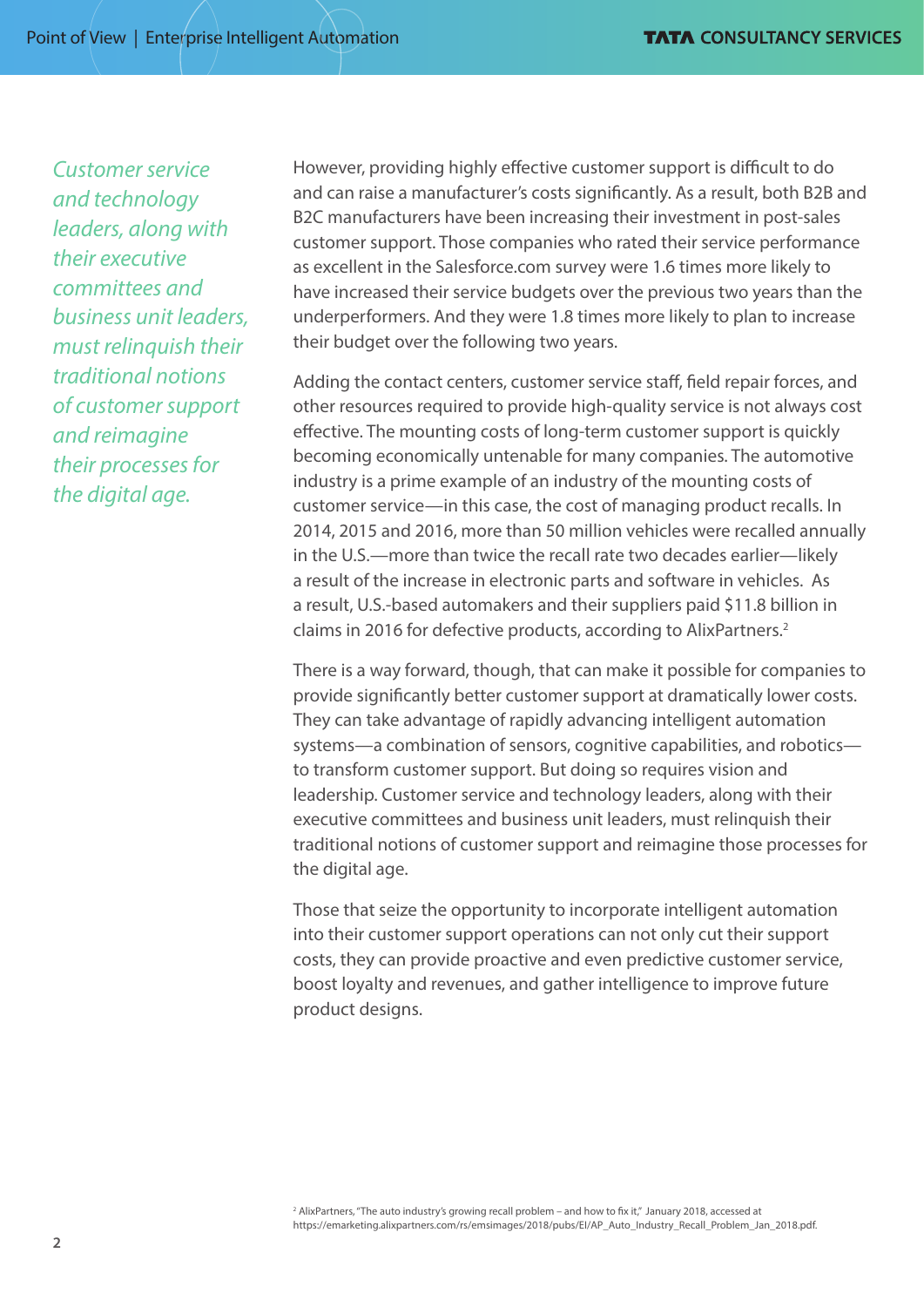

#### The Big Picture

Some companies have begun to invest in the automation technologies that could reduce the cost and improve the nature of post-sale customer service, but the majority have only scratched the surface of the transformation these tools could enable.

Many have begun with the most obvious application of cognitive capabilities—complementing or replacing contact center labor. In 2006, there were no web chat offerings, smart phone apps, or social media interactions for customer service. Email was rarely used for customer issues. By 2013, digital interactions such as email, web chat, social media, texts and instant messaging accounted for 35 percent of customer interactions.3

Just 2% of customer service and support operations have integrated their virtual customer assistant or chatbot technology across their engagement channels--a proportion set to rise to 25% by 2020.<sup>4</sup> While implementing software that sounds like a human customer support agent is an interesting application, it doesn't go far enough to differentiate a company's customer support function. In fact, it may not even be the highest-value use case for automation. Companies may see greater returns but keeping their human customer service force in place and applying their automation investments in other areas that offer more significant improvements in customer care and costs, such as deploying automated systems that can make human agents more effective.

As Siemens, GE, Tetra Pak, HP, Otis Elevator, Cargill, Medivators and other companies are finding, those that use intelligent automation technology in customer support are fundamentally rethinking what customer support could become in an era of powerful automation technologies.

They realize that automation technologies provide them and their customers with customer support capabilities that weren't technically or economically possible in the past.

4 "Gartner Says 25 Percent Of Customer Service Operations Will Use Virtual Customer Assistants by 2020," February 19, 2018, accessed at https://www.gartner.com/newsroom/id/3858564.

<sup>&</sup>lt;sup>3</sup> "2015 global contact centre benchmarking report," Dimension Data, accessed at, [http://www.aprocs.pt/activeapp/wp-content/](http://www.aprocs.pt/activeapp/wp-content/uploads/2015/12/2015-Global-Contact-Centre-Benchmarking-Report.pdf) [uploads/2015/12/2015-Global-Contact-Centre-Benchmarking-Report.pdf.](http://www.aprocs.pt/activeapp/wp-content/uploads/2015/12/2015-Global-Contact-Centre-Benchmarking-Report.pdf)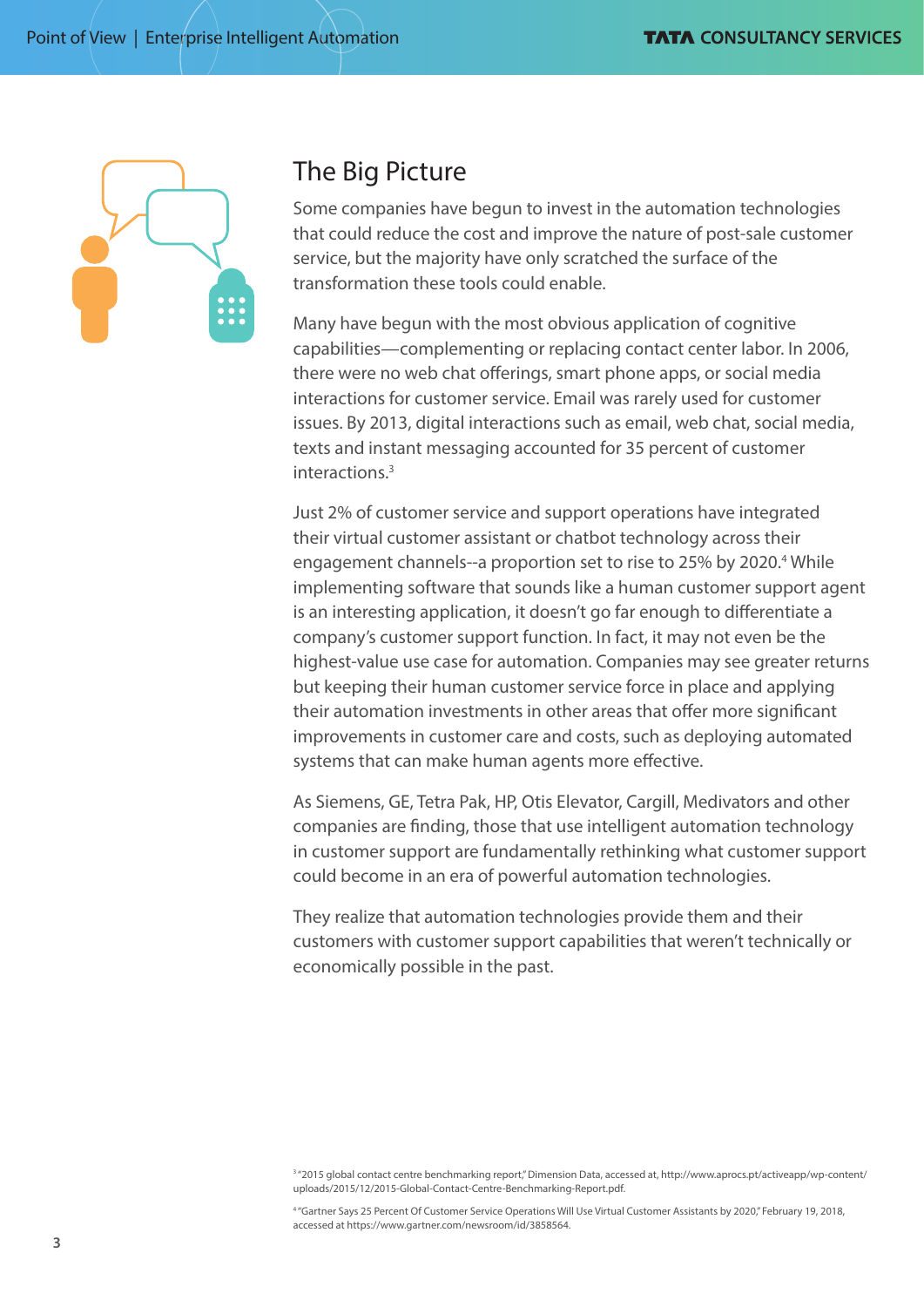

## How Intelligent Automation Transforms Customer Support

The new customer support capabilities that intelligent automation technologies make possible can be organized into six categories:

**1. Preventing product breakdowns from happening in the first place.** Predictive maintenance is one of the killer applications of intelligent automation. Companies can monitor products for signs of potential failure and address the problem before it happens. Spending on predictive maintenance applications, enabled by Internet of Things (IoT) technologies, is on the rise. IoT Analytics predicts such spending will grow 39% annually, from \$2.2 billion in 2017 to \$10.9 billion by 2022.5 Salesforce.com found 54% of manufacturers were using IoT in customer service and more than 70% of them were already using the technology to diagnose products, how customers are using them, and identify product and component failures.<sup>6</sup>

Otis Elevator, which has been remotely monitoring its products for more than 30 years, launched an IoT-enabled service called Otis ONE this May. Smart sensors gather information from more than 300,000 elevators and escalators in service, sending that data to the cloud for analysis. The system alerts building owners and the firm's 33,000 service technicians of elevators and escalators that are likely to break down.<sup>7</sup> Through a two-way video connection, the new service also notifies passengers in malfunctioning elevators that help is on the way.<sup>8</sup>

Schneider Electric SE is outfitting its oil pumps with IoT to predict mechanical problems in remote locations for its oil field drilling customers.9 Schneider Electric gathers that information in the cloud, where machine-learning applications detect patterns in rod pump mechanisms that point to impending failures. The technology can also change the way a pump operates to avoid shutdowns and notify the customer that a repair must be done.10

5 "The Top 20 Companies Enabling Predictive Maintenance," IoT Analytics, April 6, 2017, accessed at [https://iot-analytics.com/](https://iot-analytics.com/top-20-companies-enabling-predictive-maintenance/) [top-20-companies-enabling-predictive-maintenance/](https://iot-analytics.com/top-20-companies-enabling-predictive-maintenance/).

7 Otis press release, May 8, 2018. [http://www.otis.com/en/us/about/news-and-media/press-releases/otis\\_launches\\_otis\\_one\\_](http://www.otis.com/en/us/about/news-and-media/press-releases/otis_launches_otis_one_iot_service_solution_worlds_largest_elevator_service_network.aspx) [iot\\_service\\_solution\\_worlds\\_largest\\_elevator\\_service\\_network.aspx](http://www.otis.com/en/us/about/news-and-media/press-releases/otis_launches_otis_one_iot_service_solution_worlds_largest_elevator_service_network.aspx).

<sup>8</sup> CIO Review interview with Otis President Tony Black, "Otis Elevator: 165-Year-Old Start-Up Company Redefines Customer Experience," April 2018, accessed at https://field-service.cioreview.com/cxoinsight/otis-elevator-165yearold-startup-companyredefines-customer-experience-nid-26023-cid-93.html.

9 "Industrial Giant Schneider Electric Brings Oil Pumps into Digital Era," Wall Street Journal, January 3, 2018, accessed at: https:// blogs.wsj.com/cio/2018/01/03/industrial-giant-schneider-electric-brings-oil-pumps-into-digital-era/.

10 Microsoft web page. https://customers.microsoft.com/en-us/story/schneider-electric-process-mfg-resources-azure-machine-learning

<sup>6</sup> Salesforce, "Second Annual State of Service: Insights and trends from 2,636 global service trailblazers," research paper based on September 2016 survey of 2,636 service professionals from U.S., Canada, UK, Ireland, France, Germany, Netherlands, Japan, Australia and New Zealand.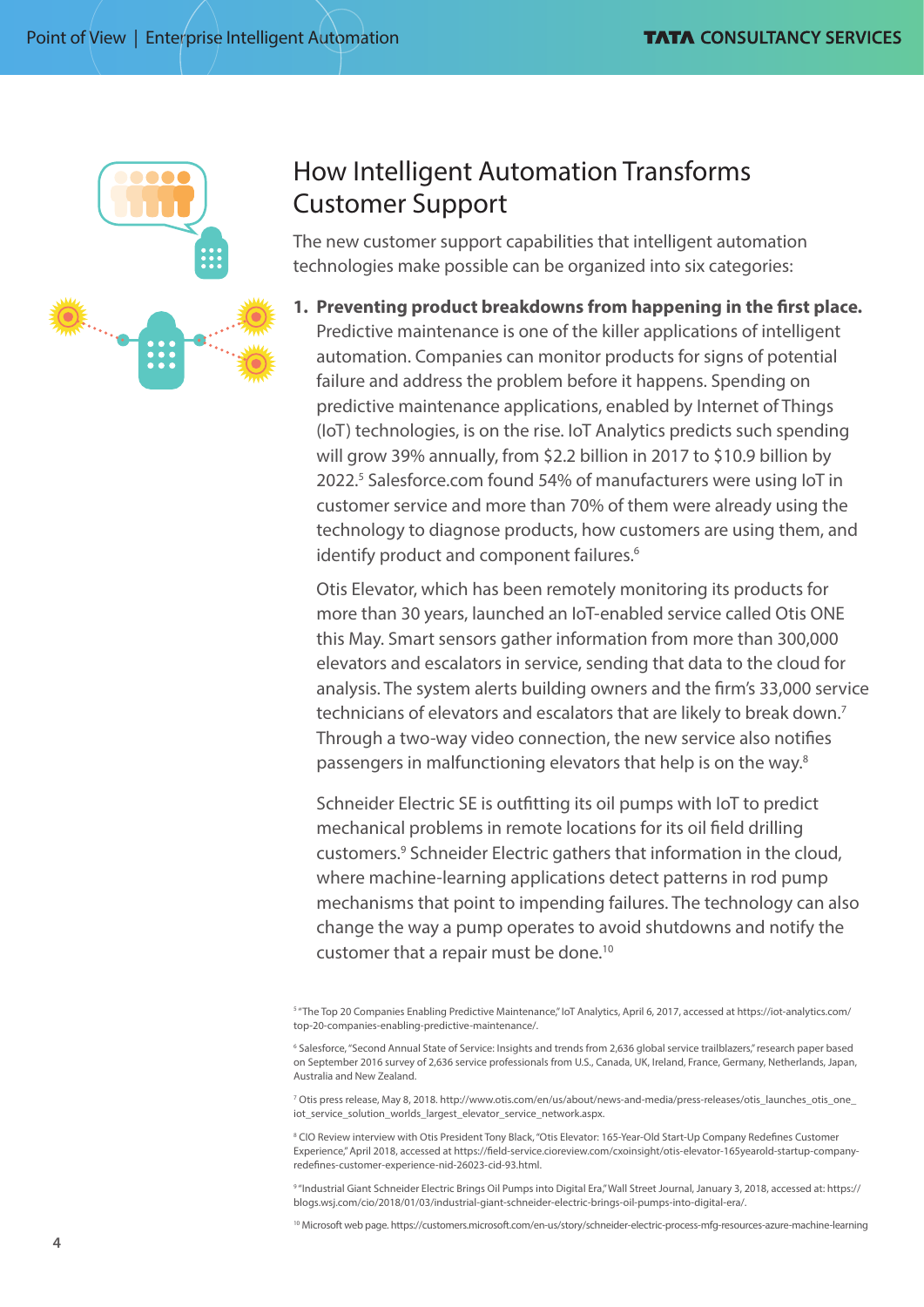

**2. Fixing problems remotely.** In some cases, companies can take intelligent maintenance a step further, automatically fixing products remotely or after a customer notifies them of a problem. Software vendors have been able to provide remote fixes for years, and the mobile app industry has since followed suit. Such capabilities are now spreading to other industries.

The newest models from car manufacturers like Cadillac and Ford can receive "over the air" updates to the software they have on board. These updates could save automakers billions of dollars a year, according to one industry analyst.<sup>11</sup> In 2012, electric car maker Tesla enabled its car owners to download software to fix problematic keyless entry systems and add new features such as automatic lane changing and windshield wipers that adjust their speed based on the amount of rain.<sup>12</sup>

Minneapolis-based medical device maker Medivators recently implemented a new field service system from GE and software company PTC to enable remote diagnostics and service. More than three-quarter of the company's service calls are now resolved from afar.<sup>13</sup>

**3. Elevating contact center and field repair capabilities.** Intelligent automation can complement the capabilities of human contact center agents and field repair personnel with automated advisers that walk them through the best solutions to customers' problems. Some companies have reduced the costs of responding to customer inquiries by as much as 70% and boosted customer satisfaction by implementing virtual customer assistants, according to Gartner.14

Siemens uses intelligent automation to repair its recently unveiled eHighway, an electric road freight transport system that reduces pollutant and carbon dioxide emissions on heavily used truck routes. Technicians servicing the trucks can provide service with their hands free of manuals, using Microsoft's HoloLens to view a service checklist and repair diagrams, and remotely consult with experts at headquarters.<sup>15</sup>

<sup>12</sup> Consumer Reports, "Automakers Embrace Over-the-Air Updates, but Can We Trust Digital Car Repair?" April 20, 2018, accessed at https://www.consumerreports.org/automotive-technology/automakers-embrace-over-the-air-updates-can-we-trust-digital-car-repair/.

13 GE web page, http://lp.servicemax.com/rs/020-PCR-876/images/ServiceMax-CaseStudy-Medivators.pdf

<sup>14</sup> Gartner press release, Feb. 19, 2018. https://www.gartner.com/newsroom/id/3858564

15 https://customers.microsoft.com/en-us/story/siemens-manufacturing-dynamics365fieldservice-hololens-en

<sup>&</sup>lt;sup>11</sup> Consumer Reports, "Automakers Embrace Over-the-Air Updates, but Can We Trust Digital Car Repair?" April 20, 2018, accessed at https://www.consumerreports.org/automotive-technology/automakers-embrace-over-the-air-updates-can-we-trust-digital-car-repair/.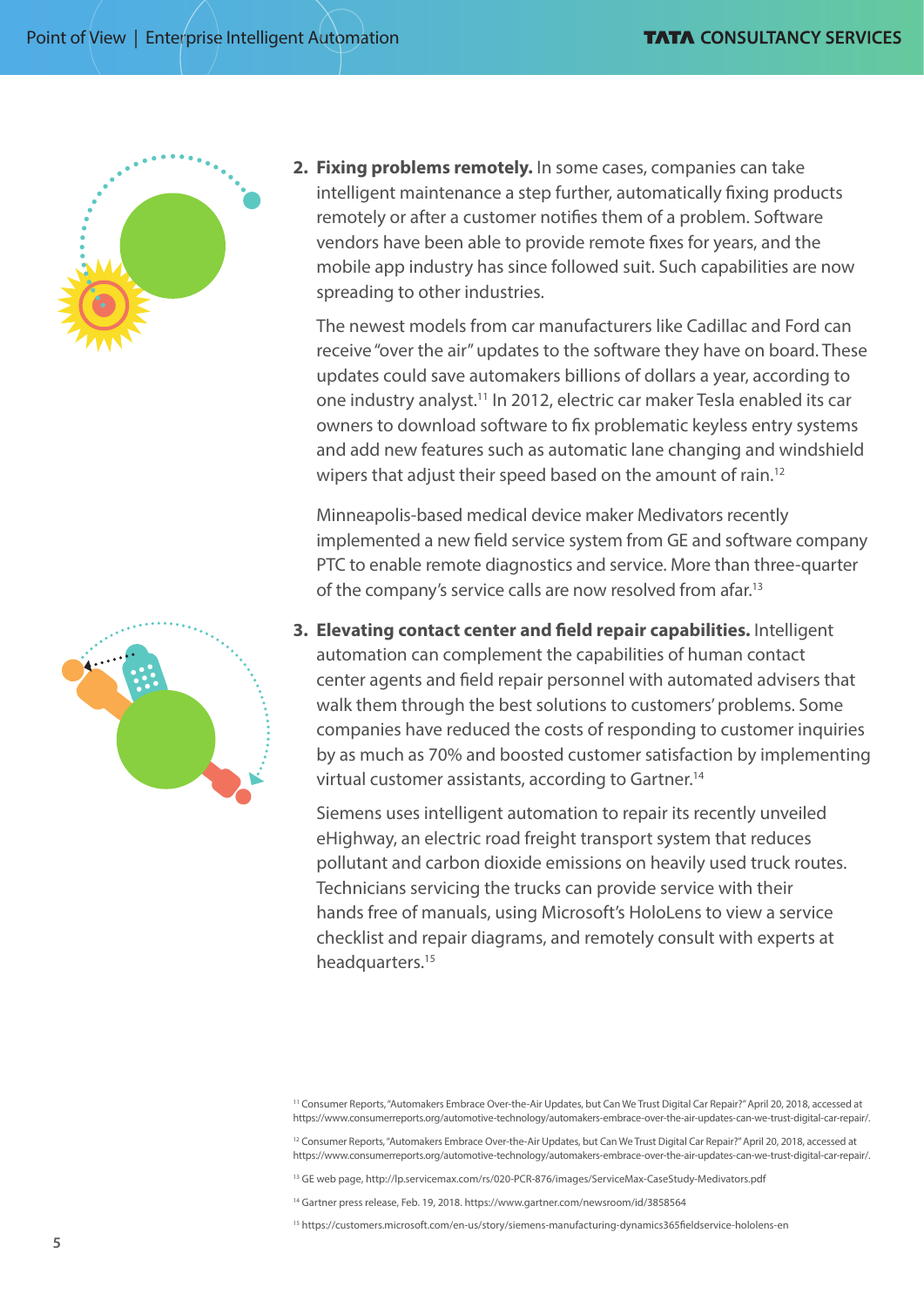

Likewise, Tetra Pak, a manufacturer of food processing and packaging machines and systems, also delivers work instructions via mobile app and augmented reality. Its service technicians carry smartphones loaded with apps to tap into service manuals, checklists, problemsolving methodologies and a global issue database. Technicians or machine operators who need help with a machine can don augmented reality goggles that let remote Tetra Pak specialists view problems live and from the field, and offer step-by-step advice to repair equipment.<sup>16</sup>

**4. Enabling customers to solve problems.** Using remote diagnosis, AI, and other technologies, companies can provide advice and tools to customers so they can solve product problems themselves.

HP has been using automated technologies to help customers fix their HP computers and printers. In 2017, HP handled more than 600 million requests for technical support. It developed a virtual intelligent agent that engages customers in a conversation and helps them diagnose and solve problems, identifying the most pertinent information from HP's 50,000 pages of product information. If HP's virtual agent can't fix the issue, the customer is transferred to a customer support agent, who has all the information that the virtual agent has collected on the issue, including remote diagnostic results, the customer's system state, and its serial number.17

**5. Eliminating recurring product issues.** Intelligent automation can also help companies pinpoint continual problems with current products in the field and fix product design flaws in future updates or product generations.

This is a newer application of IoT and AI, but one likely to provide significant value in the near future. "There aren't a lot of line engineers adopting IoT to make products better," says Bryan Kester, director of IoT for product design software and engineering company Autodesk. But he expects that to change quickly once product designers and engineers see the benefit of product performance data and analytics in their work. "We're finally at a point where design engineers seem to have valid reasons for experimenting with IoT," he says.<sup>18</sup>

17 Microsoft web page. https://customers.microsoft.com/en-us/story/hp-manufacturing-microsoft-ai

<sup>18</sup> Digital Engineering News, "IoT Analytics: More Hype Than Reality?" December 1, 2017, accessed at: [http://www.digitaleng.](http://www.digitaleng.news/de/iot-analytics-hype-reality/) [news/de/iot-analytics-hype-reality/](http://www.digitaleng.news/de/iot-analytics-hype-reality/).

<sup>16</sup> Automation World, "Putting IIoT to Work for Remote Services," April 20, 2017, accessed at: [https://www.automationworld.com/](https://www.automationworld.com/article/industries/food-and-beverage/putting-iiot-work-remote-services) [article/industries/food-and-beverage/putting-iiot-work-remote-services](https://www.automationworld.com/article/industries/food-and-beverage/putting-iiot-work-remote-services).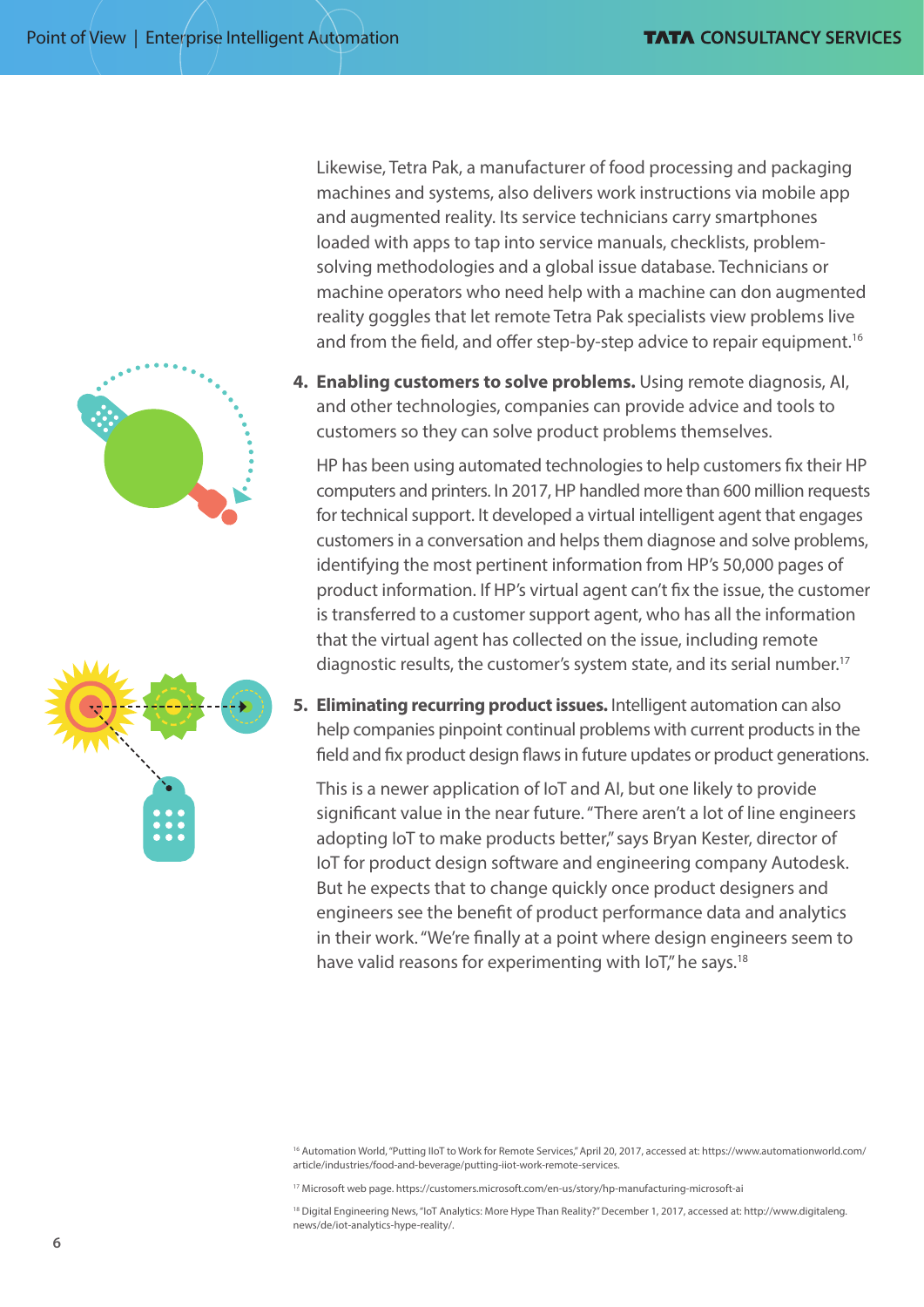Sensor analytics solution provider KONUX's cloud-based AI system continuously learns from the sensor alerts it receives to continually improve the overall performance of the system and give recommendations for extending asset life cycles.<sup>19</sup>

Companies could even take this to the point of products that make themselves better. "You can start to figure out those [product design problems] quickly and understand the sources of error and failure on a fleet of manufacturing assets," says Chris Larkin, GE vice president of products, analytics, and machine learning. "We believe the intelligent asset of the future is self-healing and self-adjusting."20

**6. Helping customers use products more effectively.** Intelligent automation can be applied not just to fix product problems, but also help customers get greater value from those products. Sensors can monitor how customers are using a product and provide automated advice about how to improve what they're doing with it.

Agribusiness giant Cargill has partnered with Consumer Physics to develop a spectrometer to help dairy farmers analyze the forage their cows eat. By making the device small enough to fit in a farmer's pocket and connecting it to a smartphone application and the cloud, this IoTenabled system analyzes the cows' diet at the site, enabling farmers to do make better nutritional choices for their cows right there and then.<sup>21</sup>

In 2016, fitness wearable maker Fitbit collaborated with Northwestern Medicine and the University of California San Francisco to study the impact of physical activity of patients who underwent spinal surgery. In this case, the "product" being monitored is the patient's back. The researchers can track patients' physical activity four weeks before surgery and six months afterwards, not simply to predict which ones are at risk of being readmitted to the hospital but also to suggest ongoing physical regiments to reduce that possibility.<sup>22</sup>

<sup>20</sup> Digital Engineering News, 'IoT Analytics: More Hype Than Reality?' Dec. 1, 2017, accessed at: [http://www.digitaleng.news/de/](http://www.digitaleng.news/de/iot-analytics-hype-reality/) [iot-analytics-hype-reality/](http://www.digitaleng.news/de/iot-analytics-hype-reality/).

21 "The Internet Of (Living) Things: Tracking Dairy Cow Eating Habits," Network World, July 3, 2017, accessed at [https://www.](https://www.networkworld.com/article/3201120/internet-of-things/the-internet-of-living-things-tracking-dairy-cow-eating-habits.html) [networkworld.com/article/3201120/internet-of-things/the-internet-of-living-things-tracking-dairy-cow-eating-habits.html.](https://www.networkworld.com/article/3201120/internet-of-things/the-internet-of-living-things-tracking-dairy-cow-eating-habits.html)

22 Fitbit press release, July 28, 2016, accessed at: [https://investor.fitbit.com/press/press-releases/press-release-details/2016/](https://investor.fitbit.com/press/press-releases/press-release-details/2016/Fitbit-and-Fitabase-Innovate-Health-Research-Practices-to-Enable-Real-Time-Continuous-Measurement-Better-Participant-Engagement-and-Innovative-Study-Design/default.aspx) [Fitbit-and-Fitabase-Innovate-Health-Research-Practices-to-Enable-Real-Time-Continuous-Measurement-Better-Participant-](https://investor.fitbit.com/press/press-releases/press-release-details/2016/Fitbit-and-Fitabase-Innovate-Health-Research-Practices-to-Enable-Real-Time-Continuous-Measurement-Better-Participant-Engagement-and-Innovative-Study-Design/default.aspx)[Engagement-and-Innovative-Study-Design/default.aspx](https://investor.fitbit.com/press/press-releases/press-release-details/2016/Fitbit-and-Fitabase-Innovate-Health-Research-Practices-to-Enable-Real-Time-Continuous-Measurement-Better-Participant-Engagement-and-Innovative-Study-Design/default.aspx).



<sup>19</sup> McKinsey, "Smartening up with Artificial Intelligence – What's in it for Germany and its Industrial Sector?," April 2017, accessed at: [https://www.mckinsey.com/~/media/McKinsey/Industries/Semiconductors/Our%20Insights/Smartening%20up%20with%20](https://www.mckinsey.com/~/media/McKinsey/Industries/Semiconductors/Our%20Insights/Smartening%20up%20with%20artificial%20intelligence/Smartening-up-with-artificial-intelligence.ashx) [artificial%20intelligence/Smartening-up-with-artificial-intelligence.ashx](https://www.mckinsey.com/~/media/McKinsey/Industries/Semiconductors/Our%20Insights/Smartening%20up%20with%20artificial%20intelligence/Smartening-up-with-artificial-intelligence.ashx).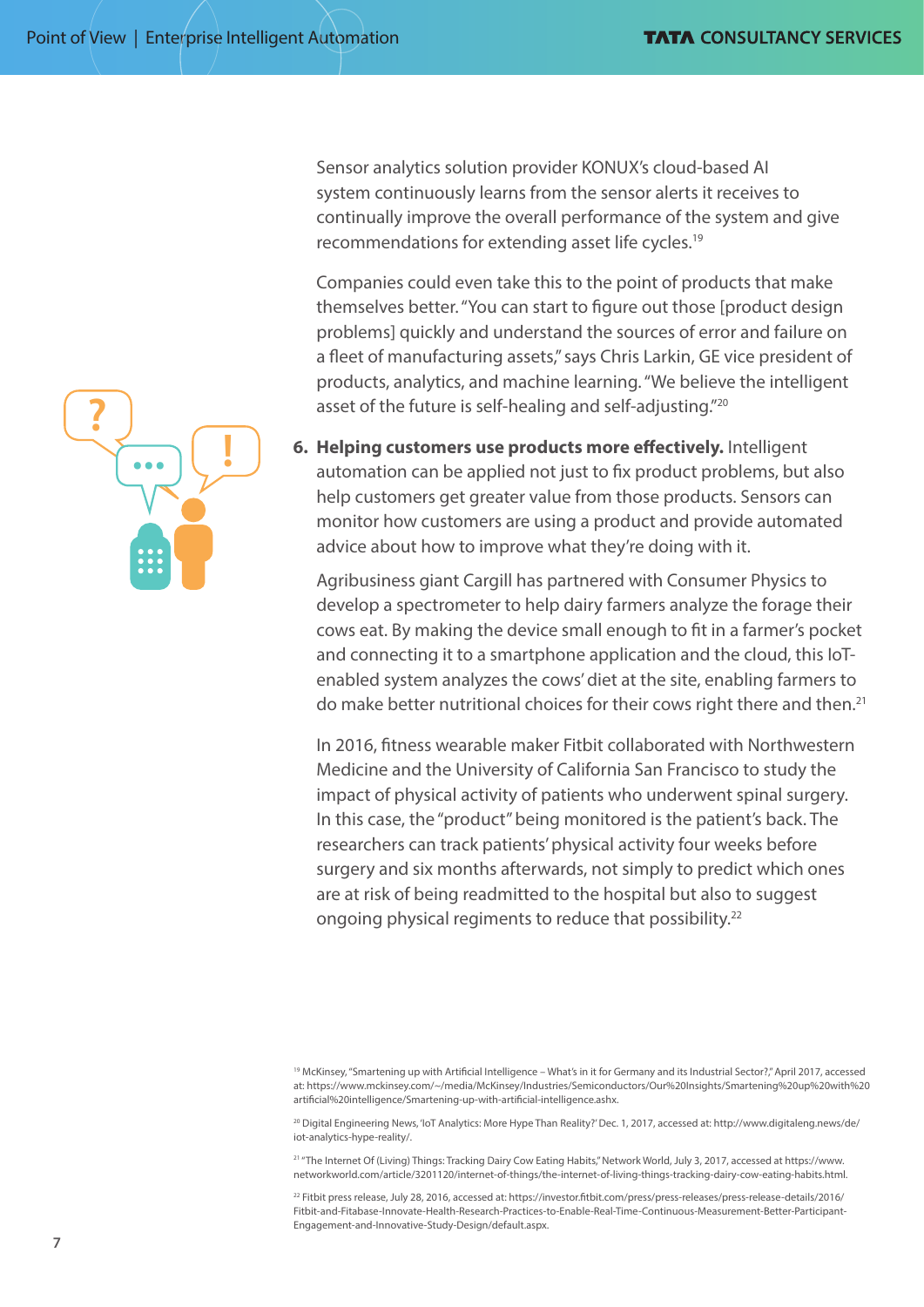# TTT T

# Employing Intelligent Automation in Your CX Transformation

To reap these significant and wide-ranging benefits, companies must move beyond the short-sighted view that the sole value of AI and other automation technologies is in replacing customer support personnel. The technologies may indeed reduce the human workload over time, but that's not the right starting point for transforming post-sales customer support.

Instead, companies should start by first determining how they might use intelligent automation within the product they manufacture, while they're in customer's possession, or to reduce the need for customer support altogether. They should also think about how to combine and leverage product usage, maintenance, and customer inquiry information with other data and to improve the customer experience over the product lifecycle.

They should also explore integrating data from their CRM systems to get a deeper understanding of the types of support and product problems that are occurring, the supply chain system to identify where flawed products are in the system, and product lifecycle management systems to correct design flaws that are showing up in the field.

The following actions can help companies use intelligent automation to lower costs and improve the quality of post-sales customer support:

- $\blacksquare$  Explore which service improvements would have the most value for customers—and which they might actually pay for.
- $\blacksquare$  Determine which processes to automate to deliver that value, including the data collection and analysis required to understand changing customer behavior. (Design thinking can be used to simulate, test, and refine new customer service options).
- $\blacksquare$  Select the appropriate intelligent automation technologies for those high-value use cases.

*Start by determining how to use intelligent automation within the product while they're in customer's possession, or to reduce the need for customer support.*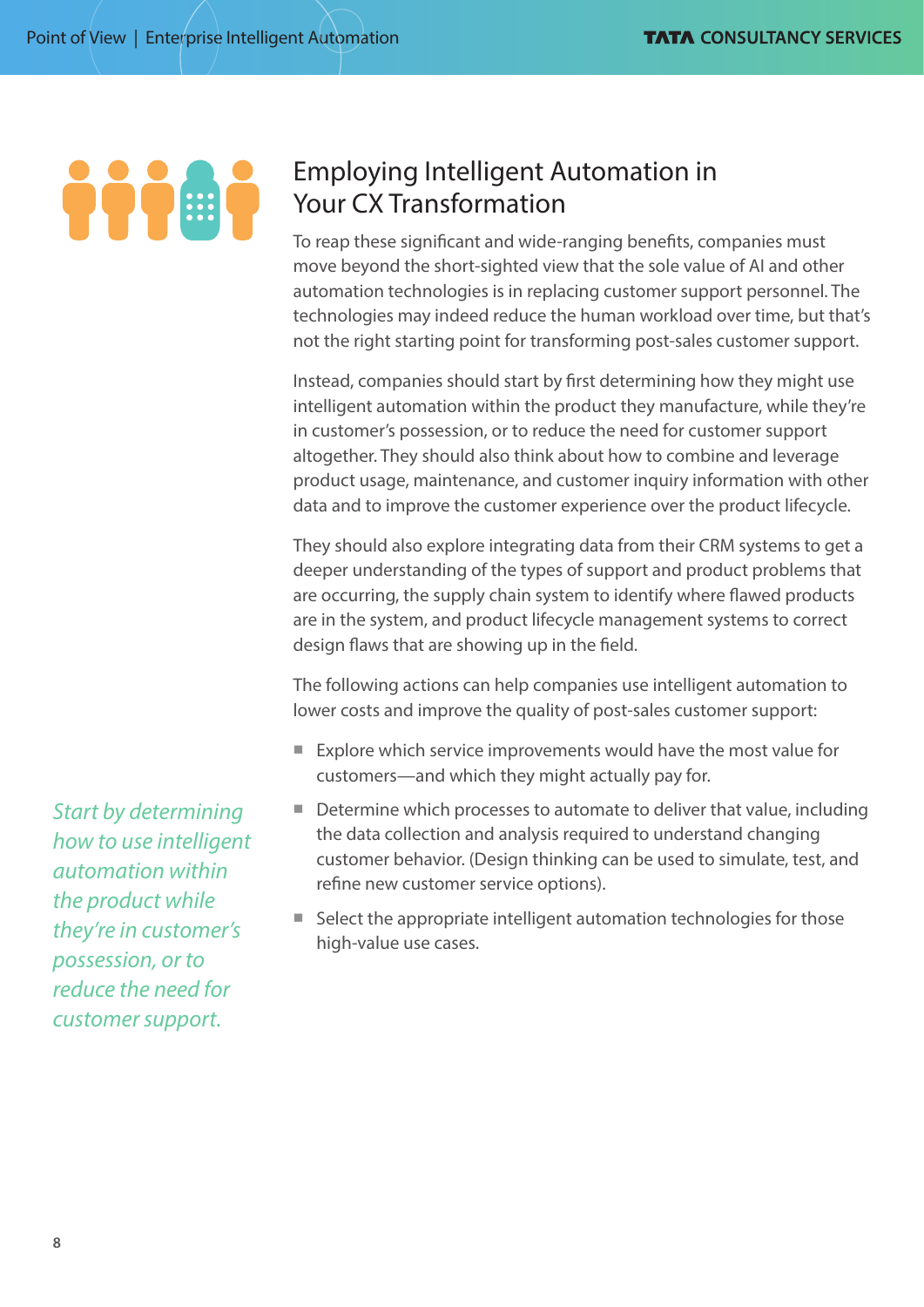- $\blacksquare$  Making the financial case for the intelligent automation investment, calculating the initial and ongoing automation costs against the customer revenue, loyalty and other improvements.
- $\blacksquare$  Begin with one pilot project and gather intelligence on what works and what doesn't to enable broader applications.
- $\blacksquare$  Invest in IT systems that can support the experimental design and testing approach required for iterative transformation: a combination of agile, DevOps, and provisioning automation.
- Study emerging trends in how customers are reacting to automation technologies (such as voice-activated assistants), add the most valuable ones to the intelligent customer support platform.

## A Cost-Effective Means to Provide Long-Term Customer Care

As the commoditization of products and services across B2B and B2C industries increases, customer experience has become the key differentiator for manufacturers—not just leading up to a sale, but in the area of long-term customer support. Intelligent automation offers a way forward for leading companies to elevate that experience in six significant ways, while controlling the costs required to do so.